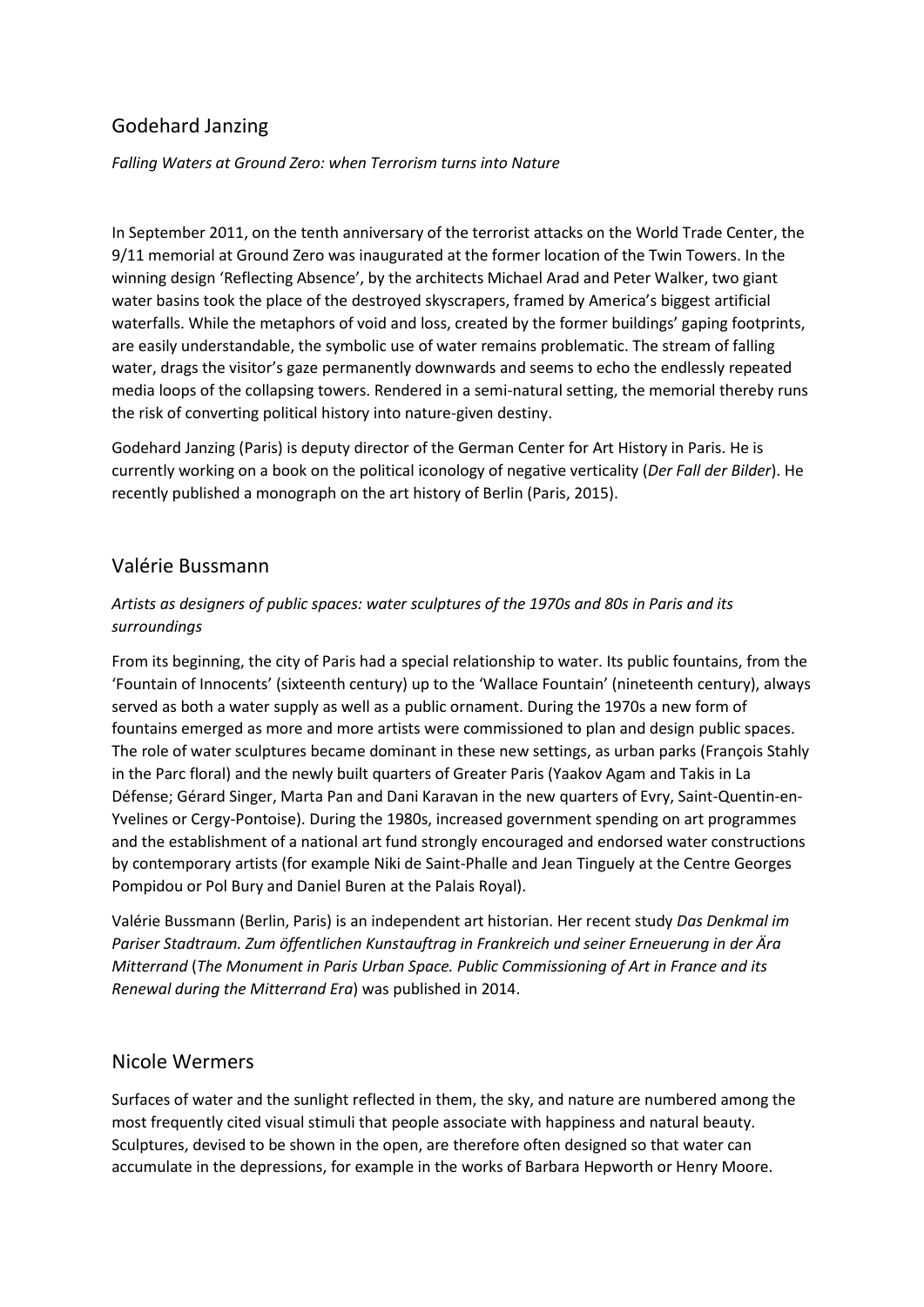Nicole Wermers' series of *Watershelves* presents water as if it had been made for this express purpose. A peculiar shift is achieved via the deliberate misuse and by isolating a specific observation which can actually only normally be performed outdoors. As a furnishing for the space and by means of the inclusion of the element water, these sculptures prompt associations ranging from the petri dish to the swimming pool. However, as an open storage system or display, they represent a counter design to the closed museum vitrine.

Nicole Wermers (b. 1971) was born in Germany and lives and works in London. She completed an MA in Fine Art at Central St. Martins College of Art and Design, London in 1999. Her work will be the subject of a solo exhibition at the Hamburger Kunstverein in 2018 and a new public art installation has been commissioned for *Elevation 1049* taking place in early February 2017 in Gstaad. In 2015 she was nominated for the Turner Prize. Other solo exhibitions include *Grundstück* (*Property*), Jessica Silverman Gallery, San Francisco (2017), *Givers and Takers*, Tanya Bonakdar Gallery, New York (2016), *Infrastruktur* (*Infrastructure*), Herald St, London, (2015); *The London Shape*, Stanley Picker Gallery, Kingston upon Thames (2014); 'Manners', site-specific sculpture, Tate Britain (2013); Hôtel Biron, Kunstverein für die Rheinlande und Westfalen, Düsseldorf, (2011); *Masse und Auflösung* (*Mass and Dissolution*), Aspen Art Museum, Colorado; 'Earring', site-specific sculpture, Camden Arts Centre, London, (2006); *Chemie* (*Chemistry*), Secession, Vienna, (2005).

# Caroline Locke

#### *Water - bringing life and energy to my work*

'I will be speaking about my interest in water and experiences working with it during my twenty-five years as a practicing artist. I have been working with water since the early days of my practice. In the beginning I was particularly concerned with the sound quality of running water and worked with various metals to explore reactions to water – intrigued by the rusting and etching processes that take place over time. Explorations continued and I became fascinated by the movement of water. I studied flow systems, the power of water, how it holds on to energy and how heat moves through it – spending many days in the thermodynamics lab whilst studying for my Master of Arts.

Works shifted into cyclical themes – spinning, life cycles and beyond. I made sculptures that sent water spiralling in opposite directions after studying the Coriolis Effect and have used large bodies of water to explore its reflective qualities.

I have sent sound through water exploring waveforms and frequencies and have now spent over fifteen years developing my "Sound Fountains".

Water has always been the key element in my work and has enabled me to make links to our natural world and in many different ways, expose the beauty of it.'

Caroline Locke has been described as one of the UK's most innovative interdisciplinary artists. She has exhibited nationally and internationally and is widely known for her large-scale installation works and sculptures. Working with water, sculptural devices, new and old technology, sound, video and live elements, Locke makes works that are often sited in public spaces as well as in galleries and performance venues. Water and vibration are recurrent themes within her practice.

Her exhibitions have travelled to Japan, Australia, USA, Germany, Denmark, Belgium, Holland, Ireland and the Czech Republic. The sound sculpture 'The Frequency of Trees' is her most recent work and is now part of the Yorkshire Sculpture Park Open Air Collection.